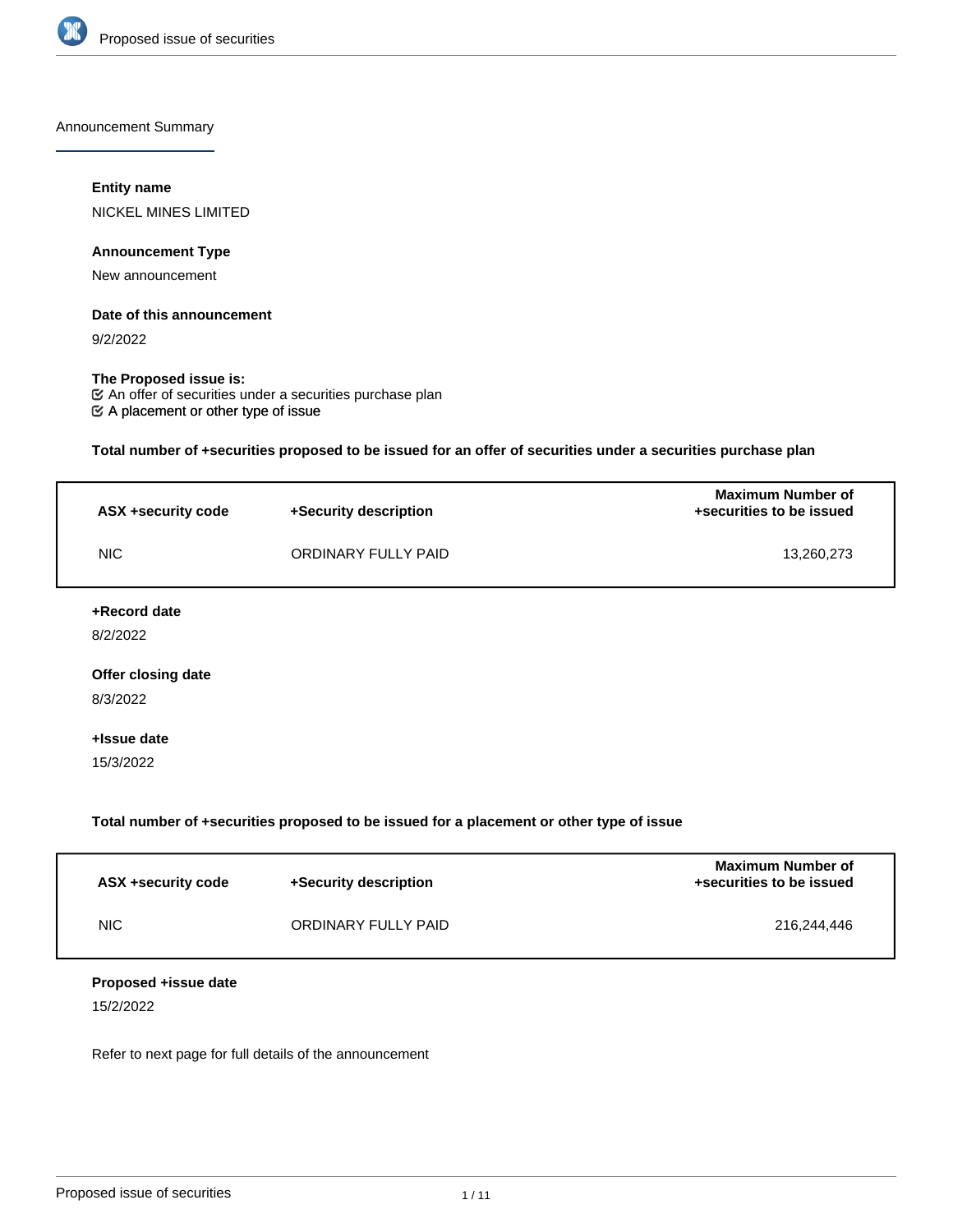

#### Part 1 - Entity and announcement details

# **1.1 Name of +Entity**

# NICKEL MINES LIMITED

We (the entity named above) give ASX the following information about a proposed issue of +securities and, if ASX agrees to +quote any of the +securities (including any rights) on a +deferred settlement basis, we agree to the matters set out in Appendix 3B of the ASX Listing Rules.

If the +securities are being offered under a +disclosure document or +PDS and are intended to be quoted on ASX, we also apply for quotation of all of the +securities that may be issued under the +disclosure document or +PDS on the terms set out in Appendix 2A of the ASX Listing Rules (on the understanding that once the final number of +securities issued under the +disclosure document or +PDS is known, in accordance with Listing Rule 3.10.3C, we will complete and lodge with ASX an Appendix 2A online form notifying ASX of their issue and applying for their quotation).

**1.2 Registered Number Type**

# **Registration Number**

44127510589

**1.3 ASX issuer code**

NIC

ABN

# **1.4 The announcement is**

New announcement

#### **1.5 Date of this announcement**

9/2/2022

**1.6 The Proposed issue is:**

An offer of +securities under a +securities purchase plan

 $\mathfrak{S}$  A placement or other type of issue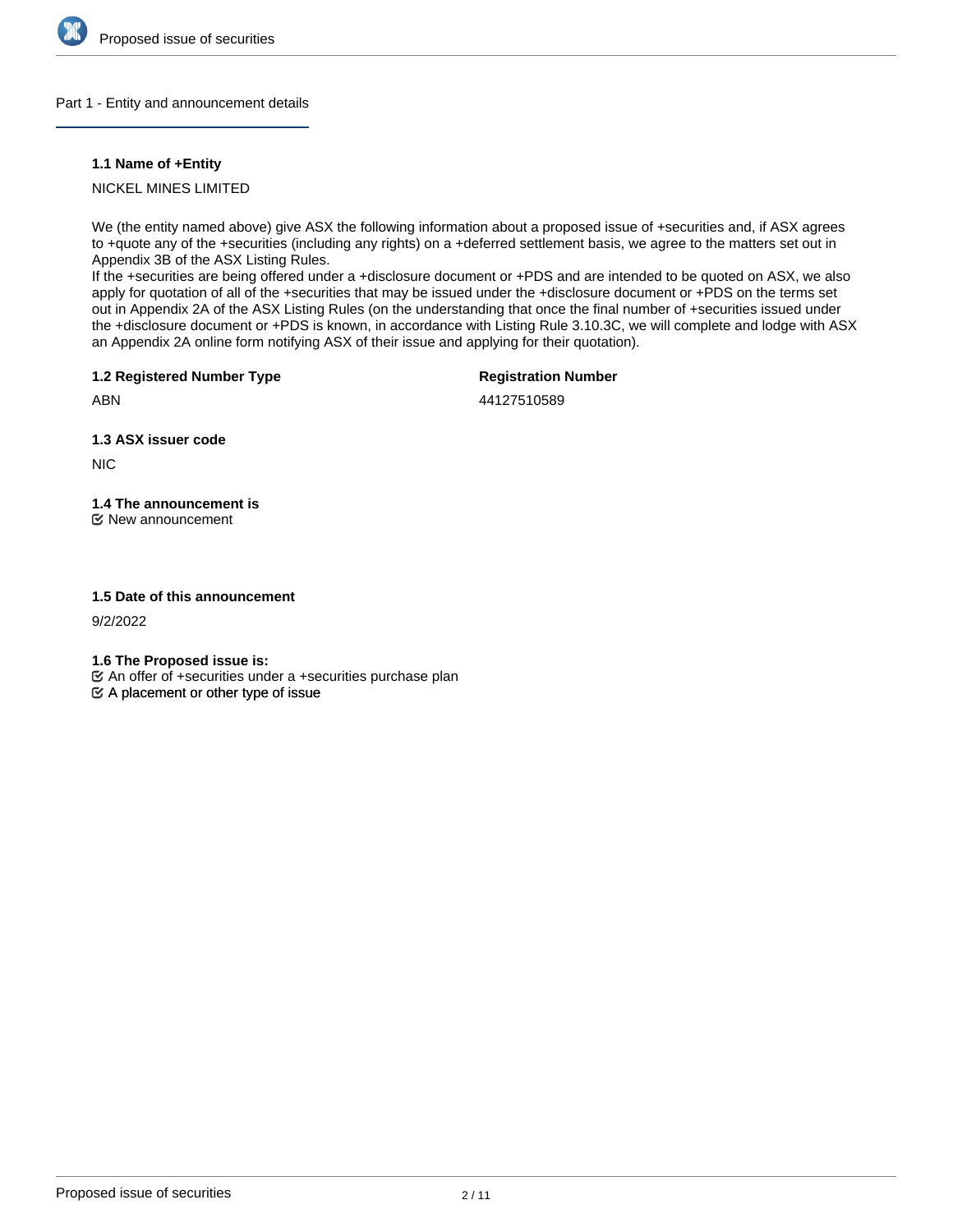

Part 4 - Details of proposed offer under securities purchase plan

Part 4A - Conditions

**4A.1 Do any external approvals need to be obtained or other conditions satisfied before the offer of +securities under the +securities purchase plan issue can proceed on an unconditional basis?** No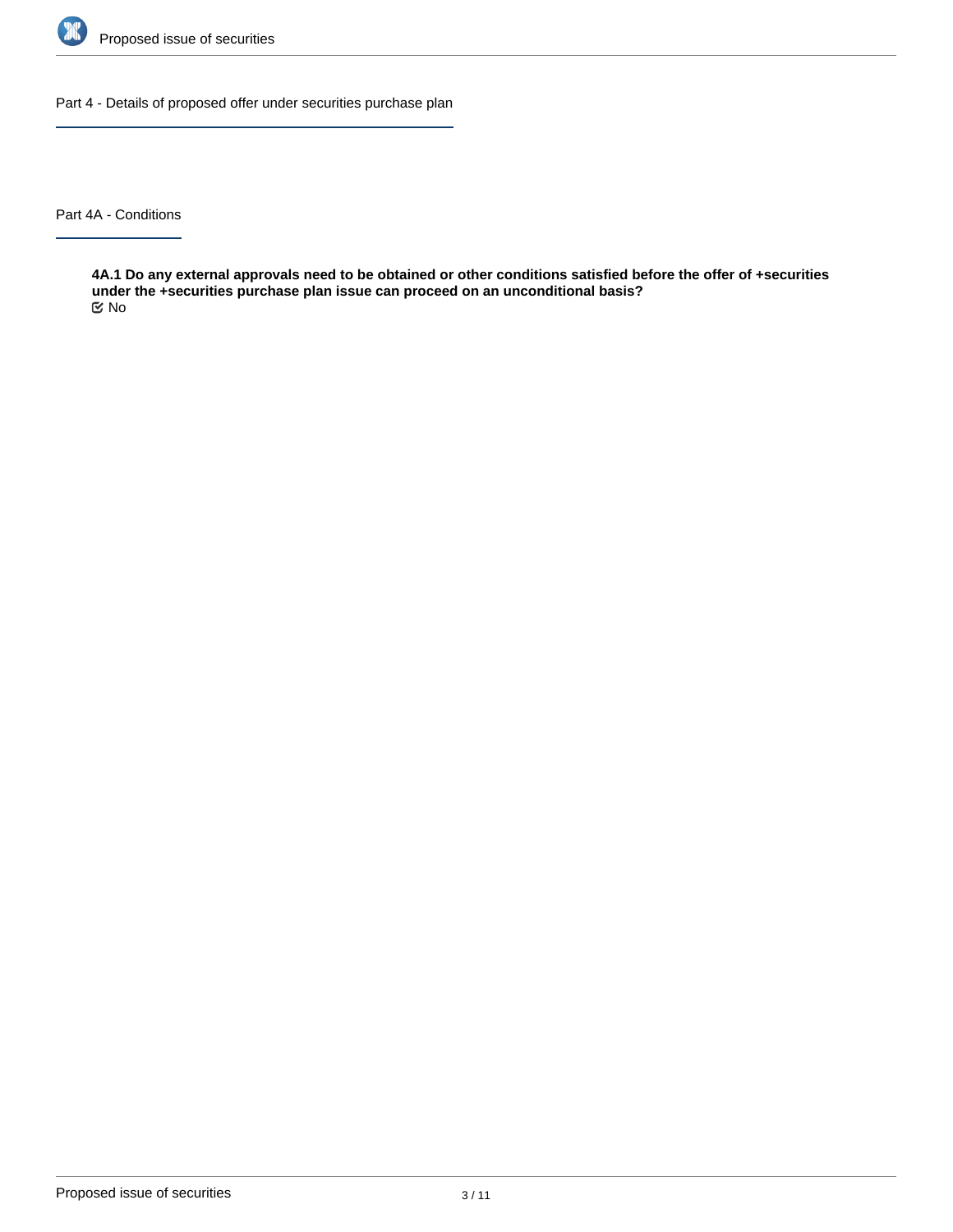

Part 4B - Offer details

**Class or classes of +securities that will participate in the proposed issue and class or classes of +securities proposed to be issued**

**ASX +security code and description**

NIC : ORDINARY FULLY PAID

**Will the proposed issue of this +security include an offer of attaching +securities?** No

Details of +securities proposed to be issued

**ASX +security code and description** NIC : ORDINARY FULLY PAID

**Maximum total number of those +securities that could be issued if all offers under the +securities purchase plan are accepted**

13,260,273

**Will the offer be conditional on applications for a minimum number of +securities being received or a minimum amount being raised (i.e. a minimum subscription condition)?** No

**Will the offer be conditional on applications for a maximum number of +securities being received or a maximum amount being raised (i.e. a maximum subscription condition)?** No

**Will individual security holders be required to accept the offer for a minimum number or value of +securities (i.e. a minimum acceptance condition)?** No

**Will individual security holders be limited to accepting the offer for a maximum number or value of +securities (i.e. a maximum acceptance condition)?** Yes

**Is the maximum acceptance unit based or dollar based?**  $\mathfrak{S}$  Dollar based (\$)

**Please enter the maximum acceptance value**

\$ 30,000

**Describe all the applicable parcels available for this offer in number of securities or dollar value**

- (i) \$1,000;
- (ii) \$2,500;
- (iii) \$5,000;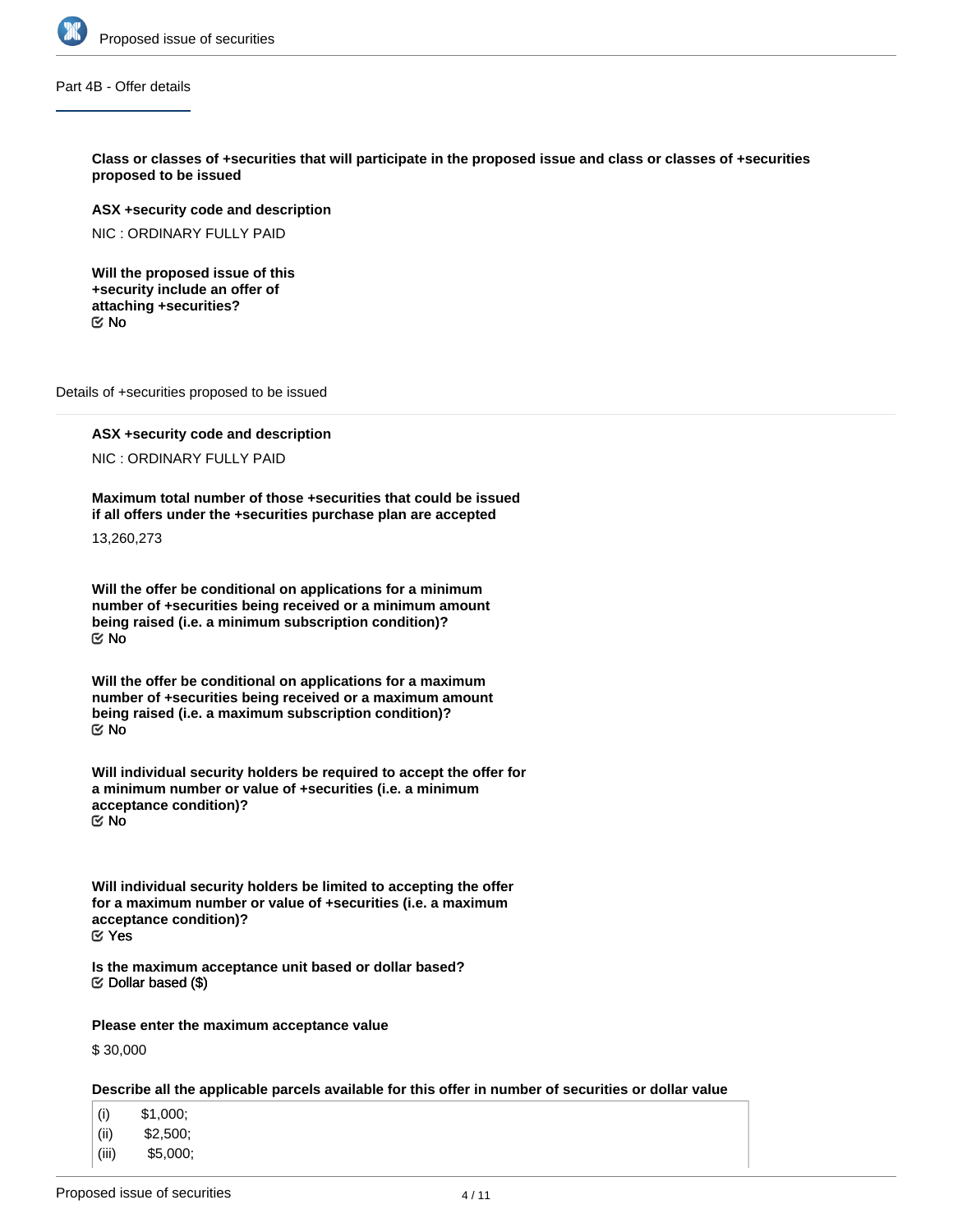

| (iv)   | \$10,000;     |
|--------|---------------|
| (v)    | \$15,000;     |
| (vi)   | \$20,000;     |
| (vii)  | \$25,000; and |
| (viii) | \$30,000.     |

# **Offer price details**

**Has the offer price been determined?** Yes

**In what currency will the offer be made?** AUD - Australian Dollar **What is the offer price per +security?** AUD 1.37000

#### **Oversubscription & Scale back details**

**Will a scale back be applied if the offer is over-subscribed?** Yes

## **Describe the scale back arrangements**

The Company reserves the right to give priority to shareholders in any manner it seems fit, but anticipates any scale back will be done on a pro-rata basis.

**Will these +securities rank equally in all respects from their issue date with the existing issued +securities in that class?** Yes

Part 4C - Timetable

**4C.1 Date of announcement of +security purchase plan** 9/2/2022

#### **4C.2 +Record date**

8/2/2022

**4C.3 Date on which offer documents will be made available to investors**

16/2/2022

**4C.4 Offer open date**

16/2/2022

#### **4C.5 Offer closing date**

8/3/2022

**4C.7 +Issue date and last day for entity to announce results of +security purchase plan offer**

15/3/2022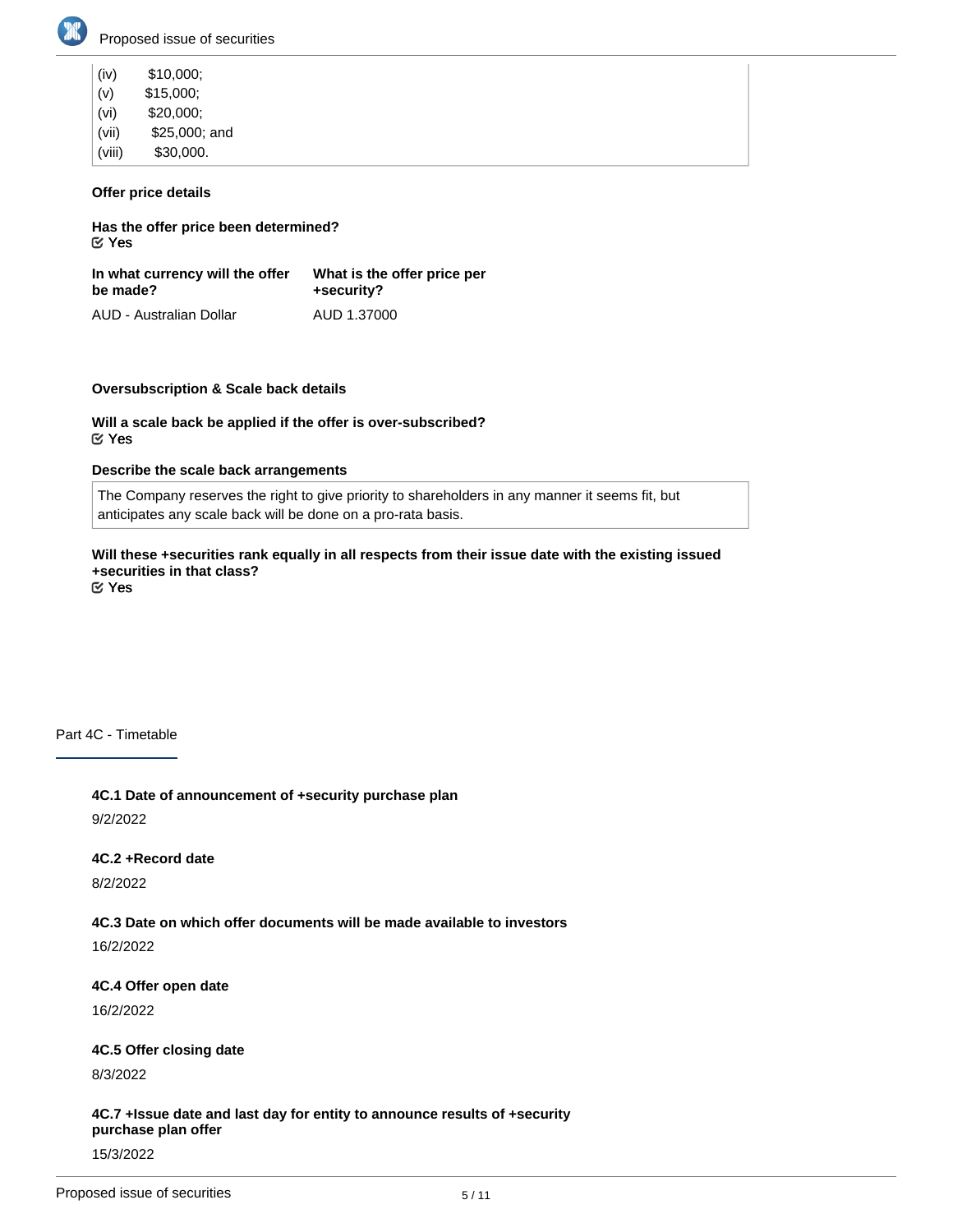

Part 4D - Listing Rule requirements

**4D.1 Does the offer under the +securities purchase plan meet all of the requirements of listing rule 7.2 exception 5 or do you have a waiver from those requirements?** Yes

Part 4E - Fees and expenses

**4E.1 Will there be a lead manager or broker to the proposed offer?** No

**4E.2 Is the proposed offer to be underwritten?** No

**4E.3 Will brokers who lodge acceptances or renunciations on behalf of eligible +security holders be paid a handling fee or commission?** No

**4E.4 Details of any other material fees or costs to be incurred by the entity in connection with the proposed offer**

Part 4F - Further Information

**4F.01 The purpose(s) for which the entity intends to use the cash raised by the proposed issue**

The funds raised will be put towards the acquisition of a 30% interest in the Oracle Nickel project.

**4F.1 Will the entity be changing its dividend/distribution policy if the proposed offer is successful?** No

**4F.2 Countries in which the entity has +security holders who will not be eligible to accept the proposed offer**

The Share Purchase Plan is open to shareholders in Australia or New Zealand.

**4F.4 Any other information the entity wishes to provide about the proposed offer**

**4F.3 URL on the entity's website where investors can download information about the proposed offer**

<https://nickelmines.com.au/investor-centre/asx-announcements/>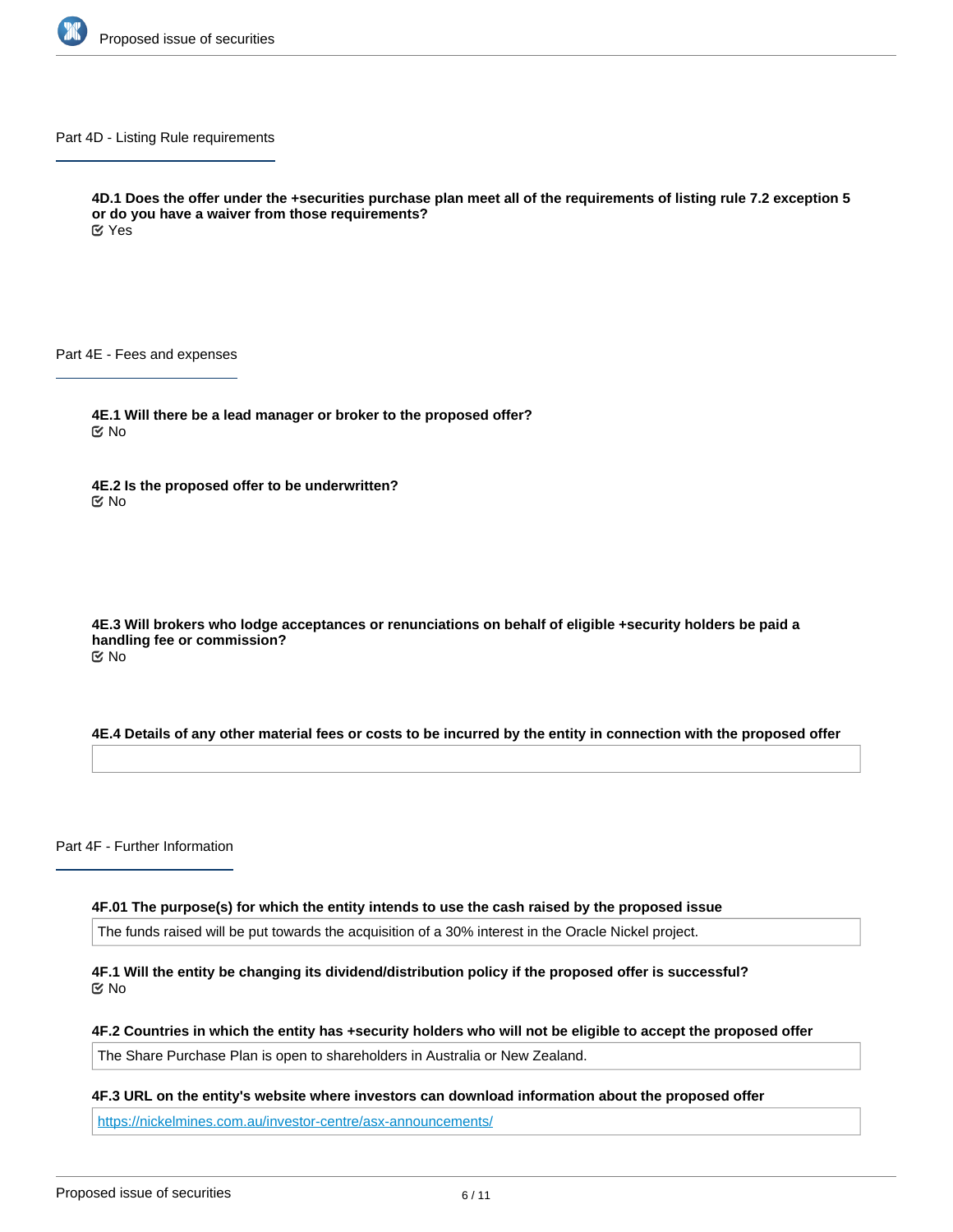

# **4F.4 Any other information the entity wishes to provide about the proposed offer**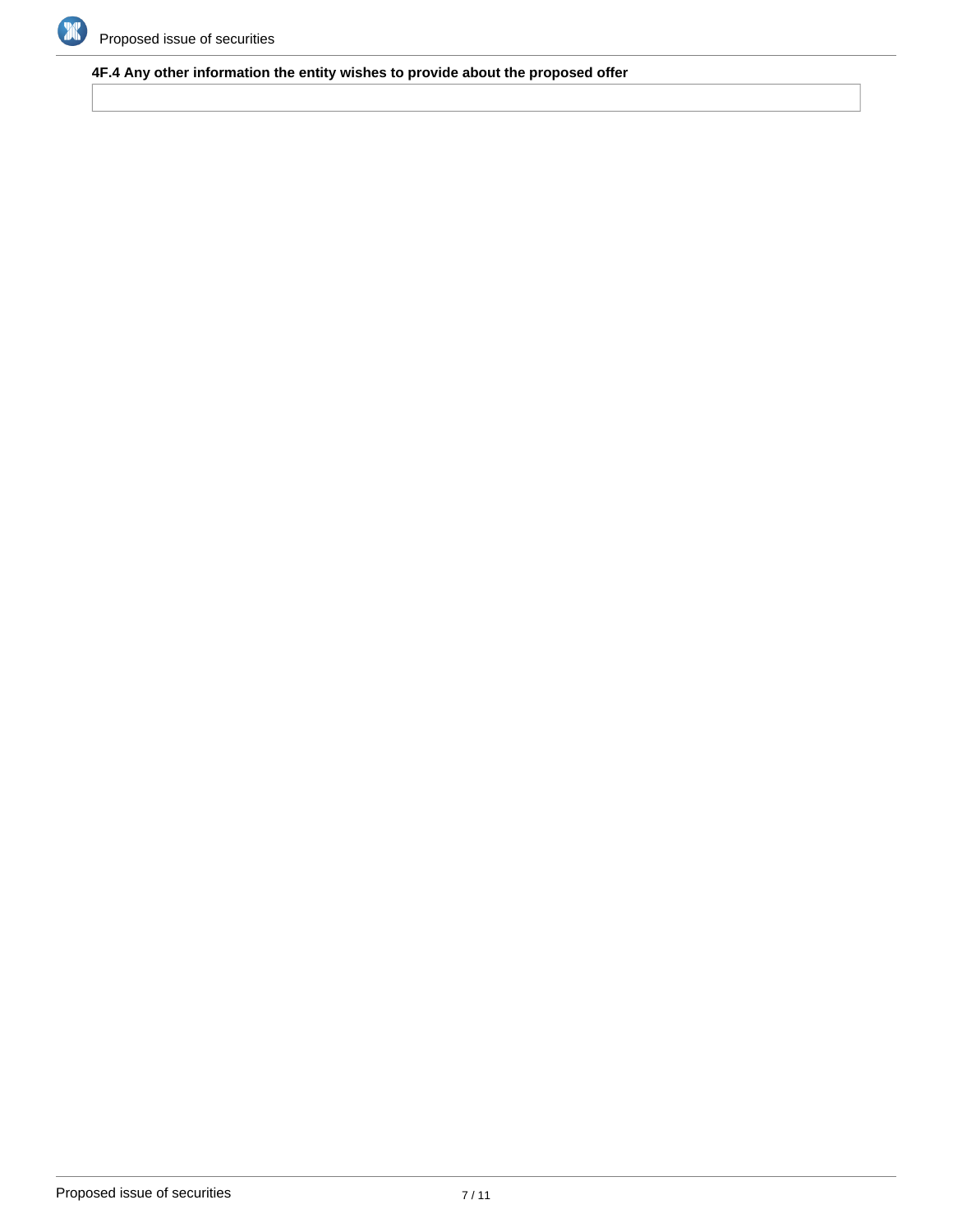

Part 7 - Details of proposed placement or other issue

Part 7A - Conditions

**7A.1 Do any external approvals need to be obtained or other conditions satisfied before the placement or other type of issue can proceed on an unconditional basis?** Yes

7A.1a Conditions

| <b>Approval/Condition</b> | Date for determination | Is the date estimated or<br>actual? | ** Approval             |
|---------------------------|------------------------|-------------------------------------|-------------------------|
| +Security holder approval | 31/3/2022              |                                     | received/condition met? |
|                           |                        | <b></b> Estimated                   | No                      |

#### **Comments**

The USD106M Conditional Placement to Shanghai Decent and its associates will require shareholder approval for the purposes of ASX Listing Rule 10.11 and item 7 of section 611 of the Corporations Act 2001 (Cth).

| <b>Approval/Condition</b> | Date for determination | Is the date estimated or<br>actual? | ** Approval             |
|---------------------------|------------------------|-------------------------------------|-------------------------|
| FIRB approval             | 31/3/2022              |                                     | received/condition met? |
|                           |                        | <b></b> ■ Estimated                 | No                      |

# **Comments**

Shanghai Decent is expected to have a relevant interest in Nickel Mines of approximately 21% subject to the Conditional Placement being completed.

Part 7B - Issue details

**Is the proposed security a 'New class' (+securities in a class that is not yet quoted or recorded by ASX) or an 'Existing class' (additional securities in a class that is already quoted or recorded by ASX)?**  $E$  Existing class

**Will the proposed issue of this +security include an offer of attaching +securities?** No

Details of +securities proposed to be issued

**ASX +security code and description** NIC : ORDINARY FULLY PAID

**Number of +securities proposed to be issued**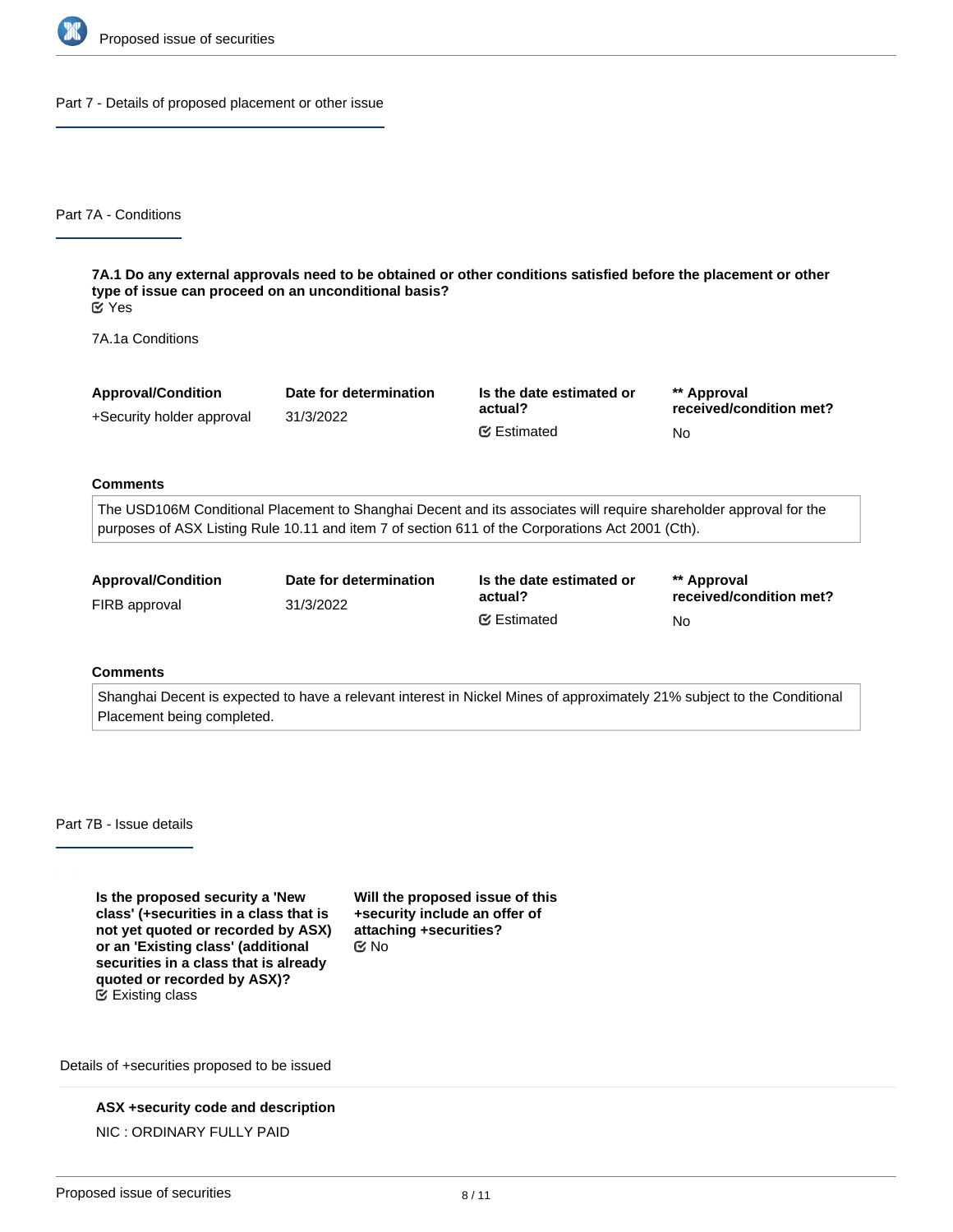

#### **Number of +securities proposed to be issued**

216,244,446

#### **Offer price details**

**Are the +securities proposed to be issued being issued for a cash consideration?** Yes

**In what currency is the cash consideration being paid?** AUD - Australian Dollar **What is the issue price per +security?** AUD 1.37000

**Will these +securities rank equally in all respects from their issue date with the existing issued +securities in that class?** Yes

Part 7C - Timetable

**7C.1 Proposed +issue date** 15/2/2022

Part 7D - Listing Rule requirements

**7D.1 Has the entity obtained, or is it obtaining, +security holder approval for the entire issue under listing rule 7.1?** No

**7D.1b Are any of the +securities proposed to be issued without +security holder approval using the entity's 15% placement capacity under listing rule 7.1?** Yes

**7D.1b ( i ) How many +securities are proposed to be issued without security holder approval using the entity's 15% placement capacity under listing rule 7.1?**

108122223

**7D.1c Are any of the +securities proposed to be issued without +security holder approval using the entity's additional 10% placement capacity under listing rule 7.1A (if applicable)?** No

**7D.2 Is a party referred to in listing rule 10.11 participating in the proposed issue?** Yes

**7D.3 Will any of the +securities to be issued be +restricted securities for the purposes of the listing rules? K** No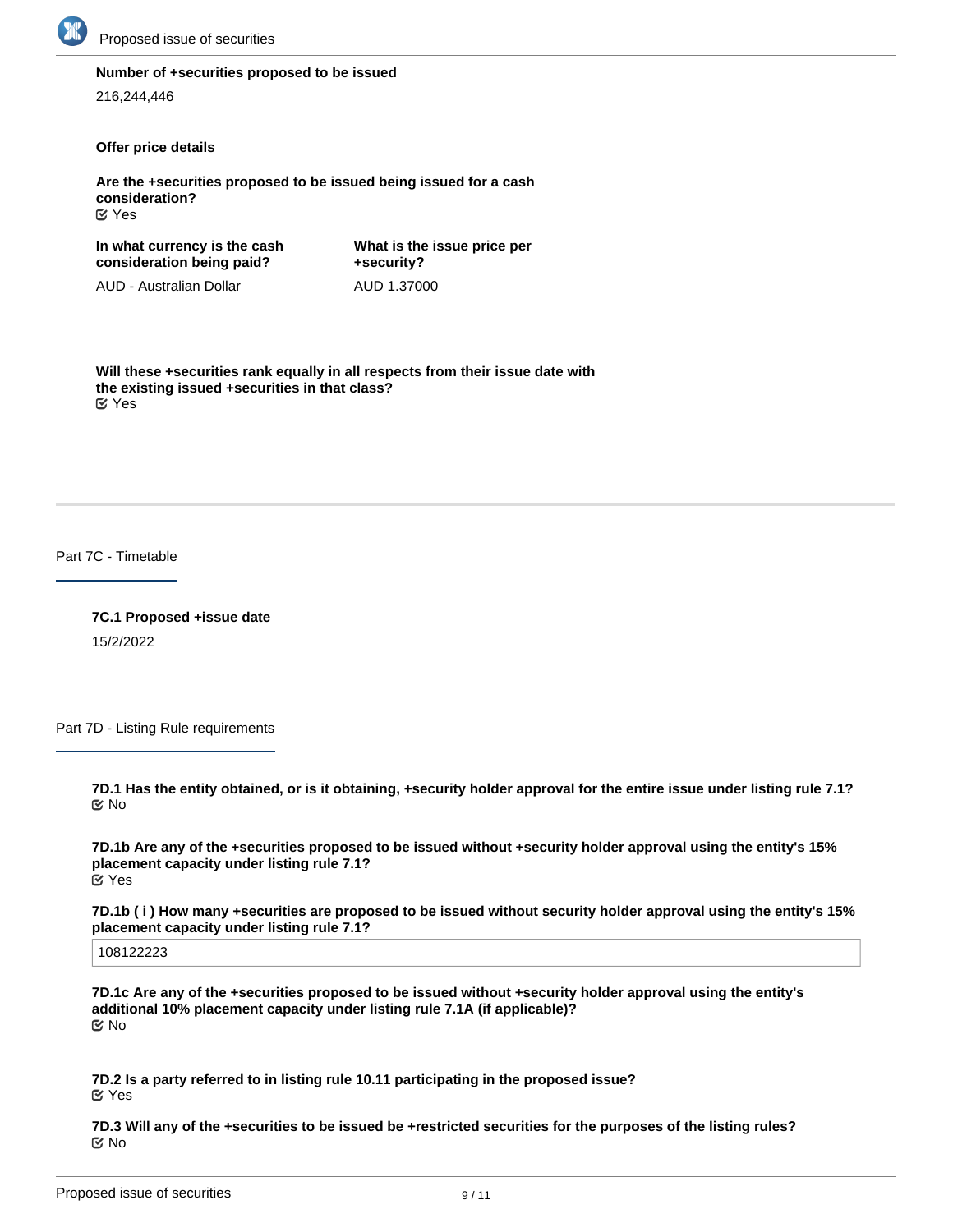

# **7D.4 Will any of the +securities to be issued be subject to +voluntary escrow?** No

Part 7E - Fees and expenses

# **7E.1 Will there be a lead manager or broker to the proposed issue?**

Yes

# **7E.1a Who is the lead manager/broker?**

Merrill Lynch Equities (Australia) Limited and Bell Potter Securities Limited are the Joint Lead Managers and Bookrunners.

#### **7E.1b What fee, commission or other consideration is payable to them for acting as lead manager/broker?**

The Joint Lead Managers will be paid a management fee equal to 0.4% of the placement proceeds.

# **7E.2 Is the proposed issue to be underwritten?**

Yes

#### **7E.2a Who are the underwriter(s)?**

Merrill Lynch Equities (Australia) Limited and Bell Potter Securities Limited are the Underwriters.

#### **7E.2b What is the extent of the underwriting (ie the amount or proportion of the proposed issue that is underwritten)?**

The placement is fully underwritten.

#### **7E.2c What fee, commission or other consideration is payable to them for acting as underwriter(s)?**

The Lead Manager will be paid an underwriting fee equal to 1.6% of an amount equal to the institutional placement proceeds.

#### **7E.2d Please provide a summary of the significant events that could lead to the underwriting being terminated.**

Please refer to slides 41 to 43 of the Investor Presentation released to ASX on 9 February 2022.

# **7E.3 Is a party referred to in listing rule 10.11 underwriting or sub-underwriting the proposed issue?** No

# **7E.4 Details of any other material fees or costs to be incurred by the entity in connection with the proposed issue**

Part 7F - Further Information

## **7F.01 The purpose(s) for which the entity is issuing the securities**

The funds raised will be put towards the acquisition of a 30% interest in the Oracle Nickel project and working capital purposes.

#### **7F.1 Will the entity be changing its dividend/distribution policy if the proposed issue proceeds?** No

**7F.2 Any other information the entity wishes to provide about the proposed issue**